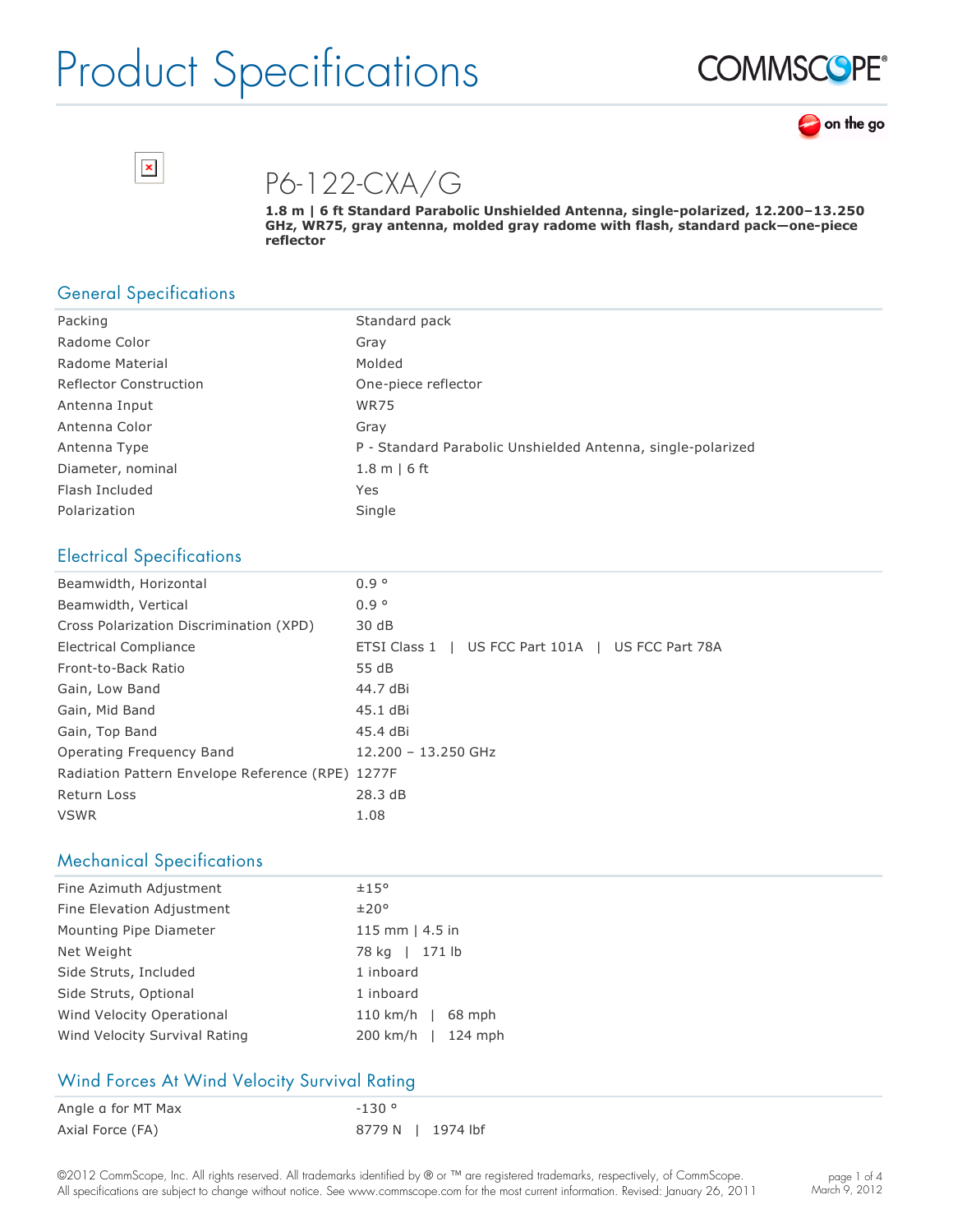

on the go

P6-122-CXA/G

| Side Force (FS)                       | 1946 N   437 lbf         |
|---------------------------------------|--------------------------|
| Twisting Moment (MT)                  | 3826 Nom                 |
| Weight with 1/2 in (12 mm) Radial Ice | 150 kg   331 lb          |
| Zcq with 1/2 in (12 mm) Radial Ice    | 347 mm   14 in           |
| Zcg without Ice                       | $278 \text{ mm}$   11 in |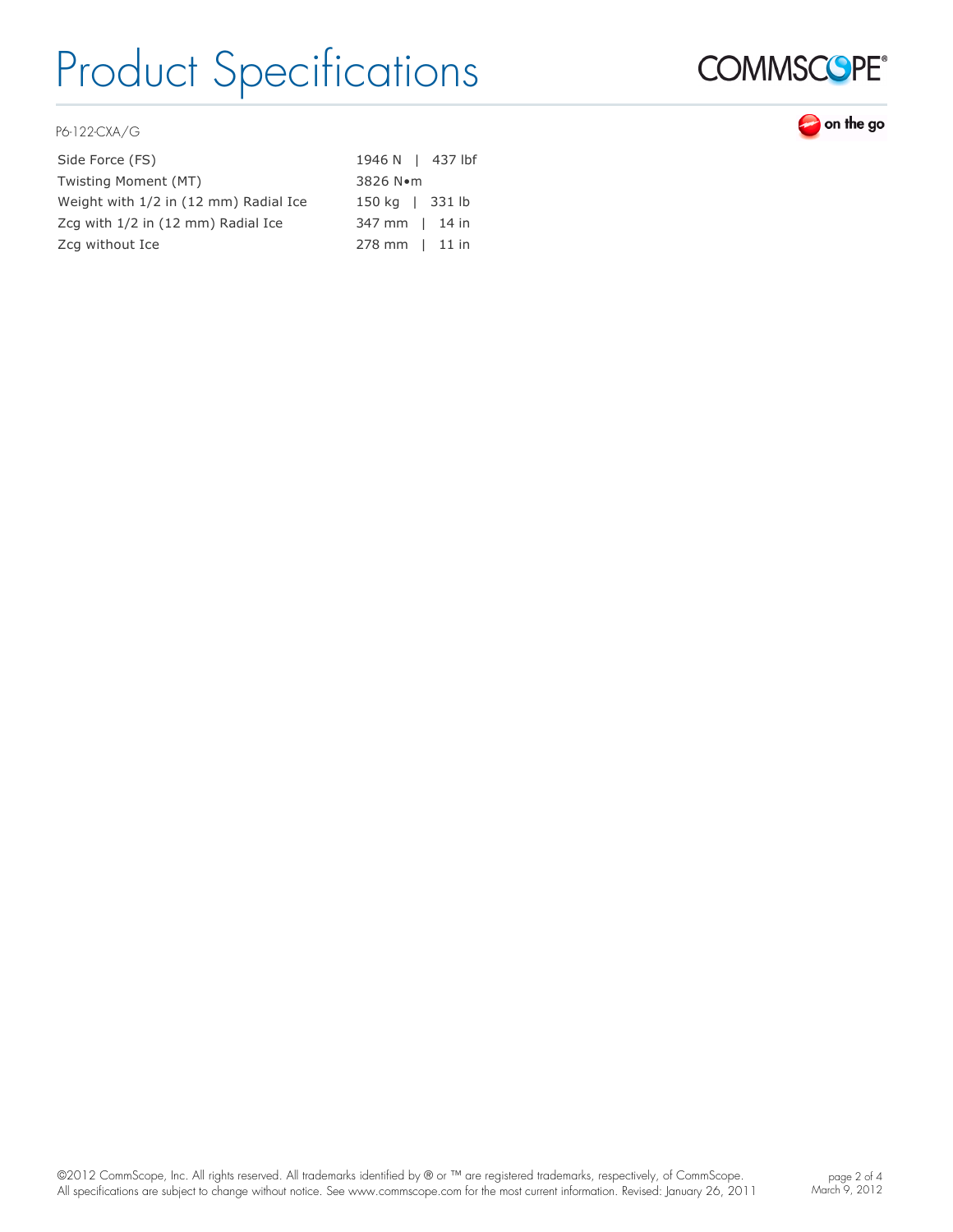P6-122-CXA/G

### Wind Forces At Wind Velocity Survival Rating Image



### Packed Dimensions

| Gross Weight, Packed Antenna | 308.0 kg   679.0 lb |
|------------------------------|---------------------|
| Height                       | 2100.0 mm   82.7 in |
| Length                       | 2070.0 mm   81.5 in |
| Volume                       | $3.8 \text{ m}^3$   |
| Width                        | 880.0 mm   34.6 in  |